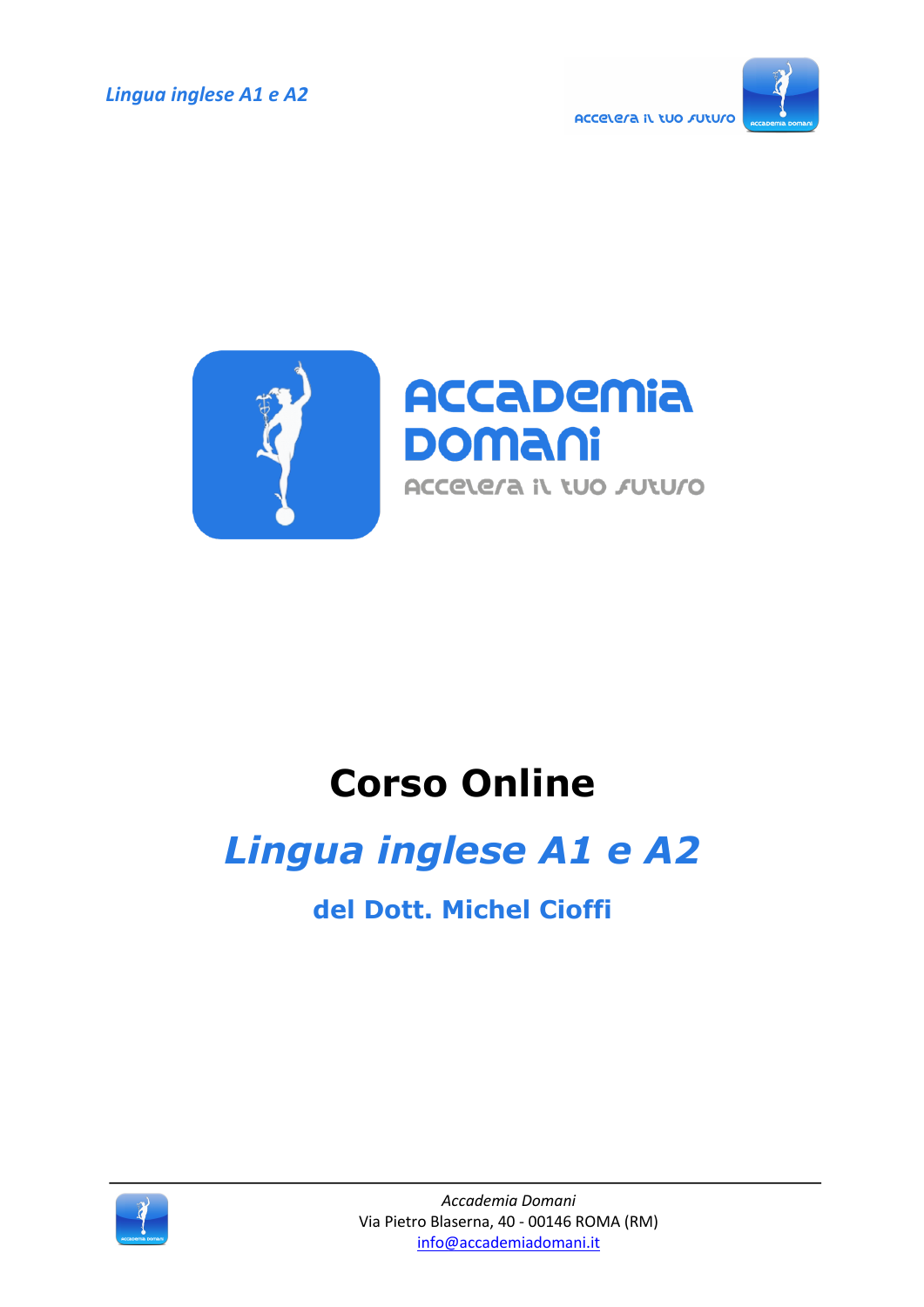

# **Programma Generale del Corso di** *Lingua inglese A1 e A2*

#### **Unit 1**

- 1. Lesson 1 "How are you?": Salutarsi verbo essere I am, this is, it is
- 2. Lesson 2 "He's American": Verbo essere al presente Pronome soggetto maschile, femminile, neutro
- 3. Lesson 3 "How much is it?": Numeri, chiedere quantità
- 4. Lesson 4 "Is it far?": Forma negativa, alcuni avverbi e preposizioni
- 5. Lesson 5 "Here you are": Forma interrogativa e negativa

#### **Unit 2**

- 1. Lesson 1 "Nice to meet you": Convenevoli, aggettivi dimostrativi, articoli indefiniti, plurali
- 2. Lesson 2 "Robert comes from Melbourne": Verbi al simple present, aggettivi nazionalità
- 3. Lesson 3 "Where is the rabbit?": Espressioni idiomatiche, simple present continua
- 4. Lesson 4 "What are these?": Who, what, this, these
- 5. Lesson 5 "Yes, a very good one": Aggettivi possessivi

#### **Unit 3**

- 1. Lesson 1 "First Passanger": Mesi, anno, aggettivi numerali ordinali
- 2. Lesson 2 "How many?": Differenza how much, how many



*Accademia Domani* Via Pietro Blaserna, 40 - 00146 ROMA (RM) info@accademiadomani.it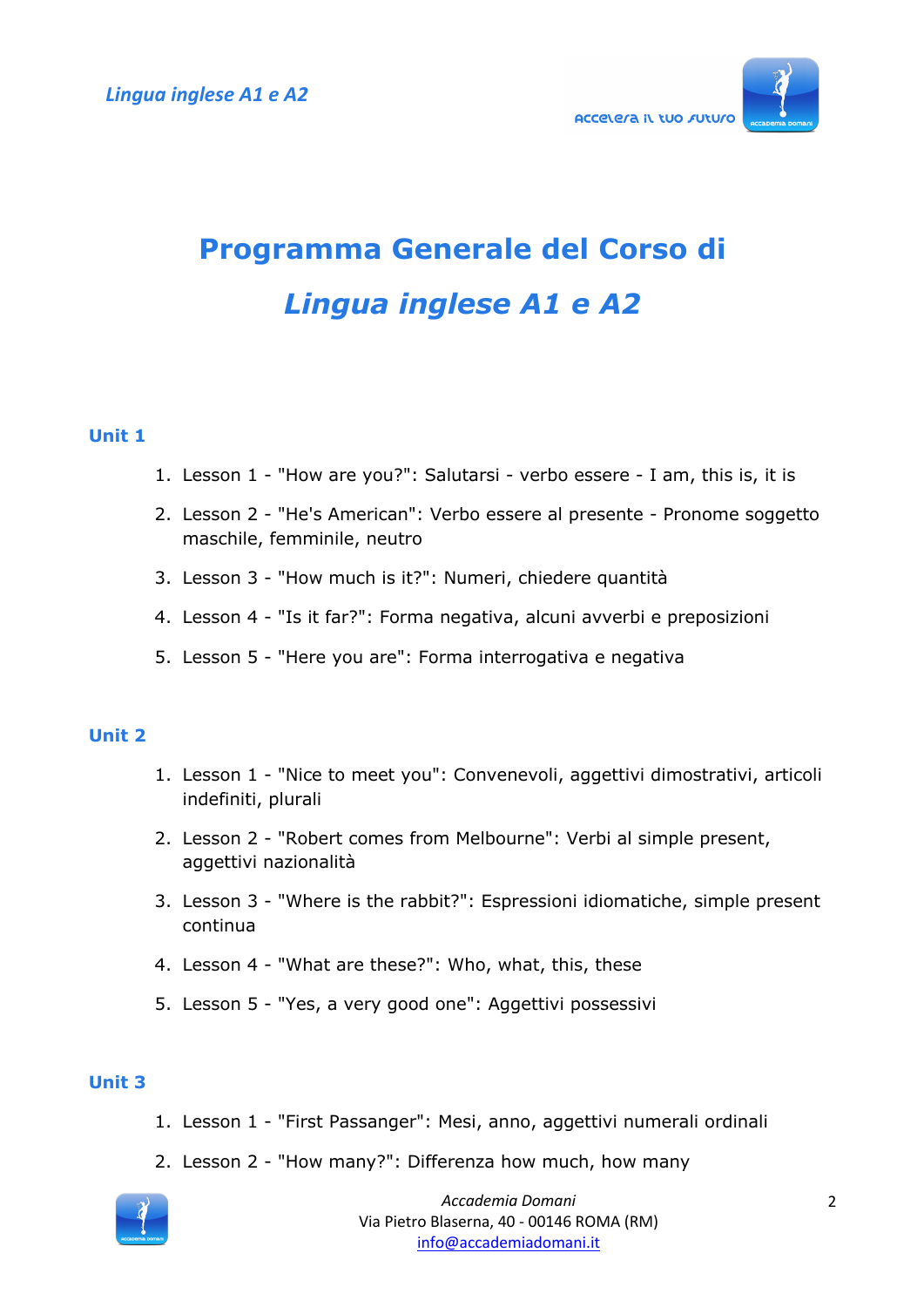

- 3. Lesson 3 "The horse is in front of the cow": Preposizioni
- 4. Lesson 4 "Spelling": Spelling

#### **Unit 4**

- 1. Lesson 1 "Can I help you?": Verbo can, prep. with, without, risposte brevi
- 2. Lesson 2 "I'd like to go to London": Like, would like, why, because
- 3. Lesson 3 "Two beautiful girls on the beach": There is, there are Plurale dei nomi in -y
- 4. Lesson 4 "How old is he?": Here, there, too, both
- 5. Lesson 5 "There's a cat on the roof": Can, cannot, there is, there are

#### **Unit 5**

- 1. Lesson 1 "I'm looking for a house": Present progressive
- 2. Lesson 2 "And yourself of course": Forma interrogativa con do, must, dare, can, have
- 3. Lesson 3 "I've got a driving license": Plurali irregolari Have got
- 4. Lesson 4 "Do you have an appointment?": Forma interrogativa have con do
- 5. Lesson 5 "Hector needs a garden": One, ones, Aggettivo indefinito no

#### **Unit 6**

- 1. Lesson 1 "How do you do?": Short answers Saluti formali
- 2. Lesson 2 "Naomi's cat is beautiful": Caso possessivo
- 3. Lesson 3 "It's hers": Pronomi possessivi Verbi in -y
- 4. Lesson 4 "The in-laws": Legami di parentela

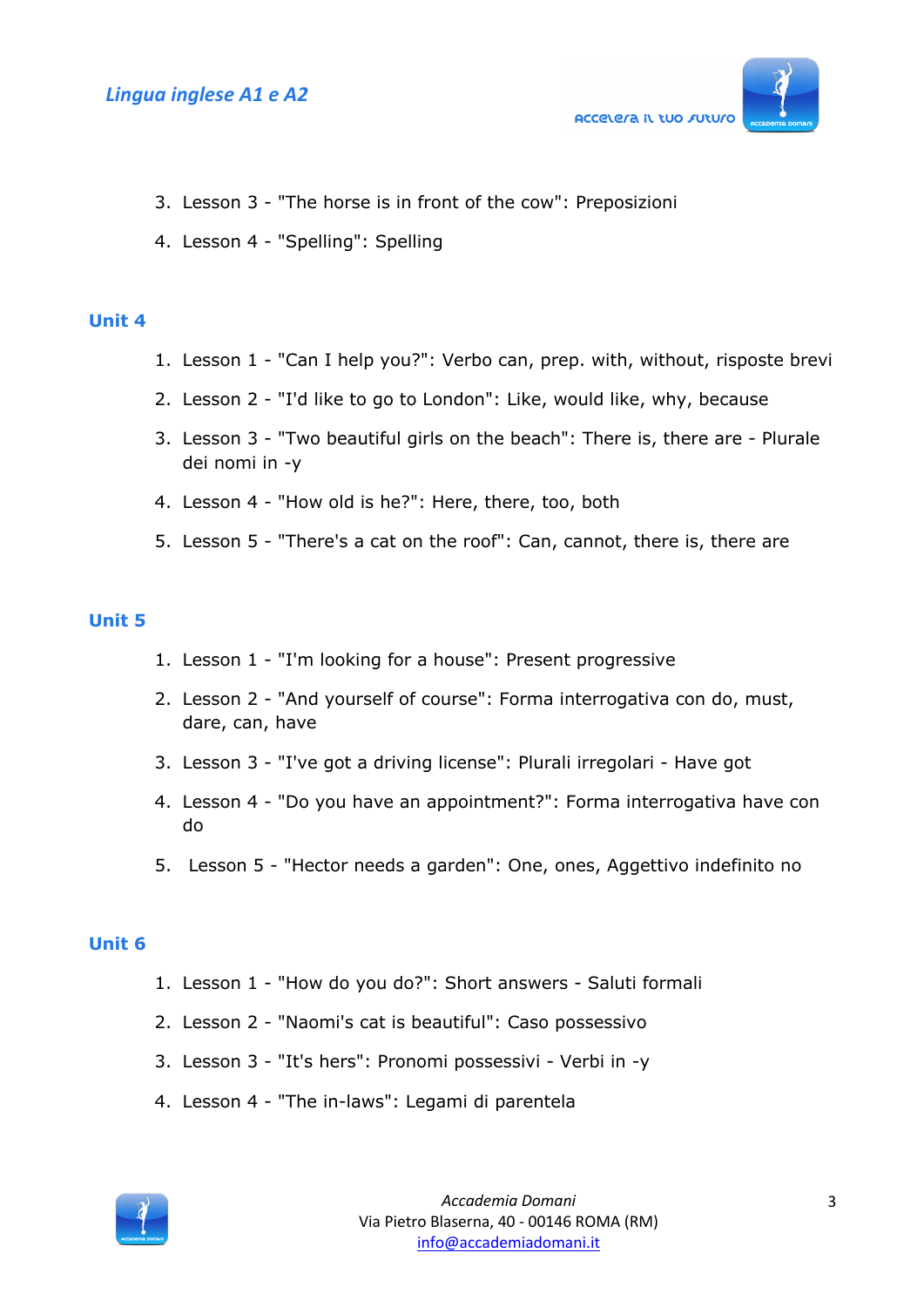

#### **Unit 7**

- 1. Lesson 1 "Sheila Krieg speaking": Esclamativi
- 2. Lesson 2 "Let's go to a coffee shop": Pronomi personali complemento Imperativo
- 3. Lesson 3 "What about you?": Present Continuous for future
- 4. Lesson 4 "It's going to rain": Be going to Phrasal verbs
- 5. Lesson 5 "Has Peter ever driven a Ferrari?": Passato verbi regolari Present Perfect

#### **Unit 8**

- 1. Lesson 1 "I'd better have the red one": Had better
- 2. Lesson 2 "The bike I bought was not expensive": Pronomi relativi Must, have to
- 3. Lesson 3 "Let's talk about the time": Passati irregolari
- 4. Lesson 4 "They have more children than we do": Comparativi
- 5. Lesson 5 "Italian food is so delicious!": Passati irregolari

#### **Unit 9**

- 1. Lesson 1 "I would like to move out of New York": Passato di can Aggettivi in -less
- 2. Lesson 2 "He visits his patients until one o'clock": Condizionale e futuro Simple Past vs. Present Continuous
- 3. Lesson 3 "I thought it was going to rain": Passato del condizionale
- 4. Lesson 4 "If I eat too much, I'll get fat": Frasi ipotetiche
- 5. Lesson 5 "I'm sure she will love it!": Verbi irregolari